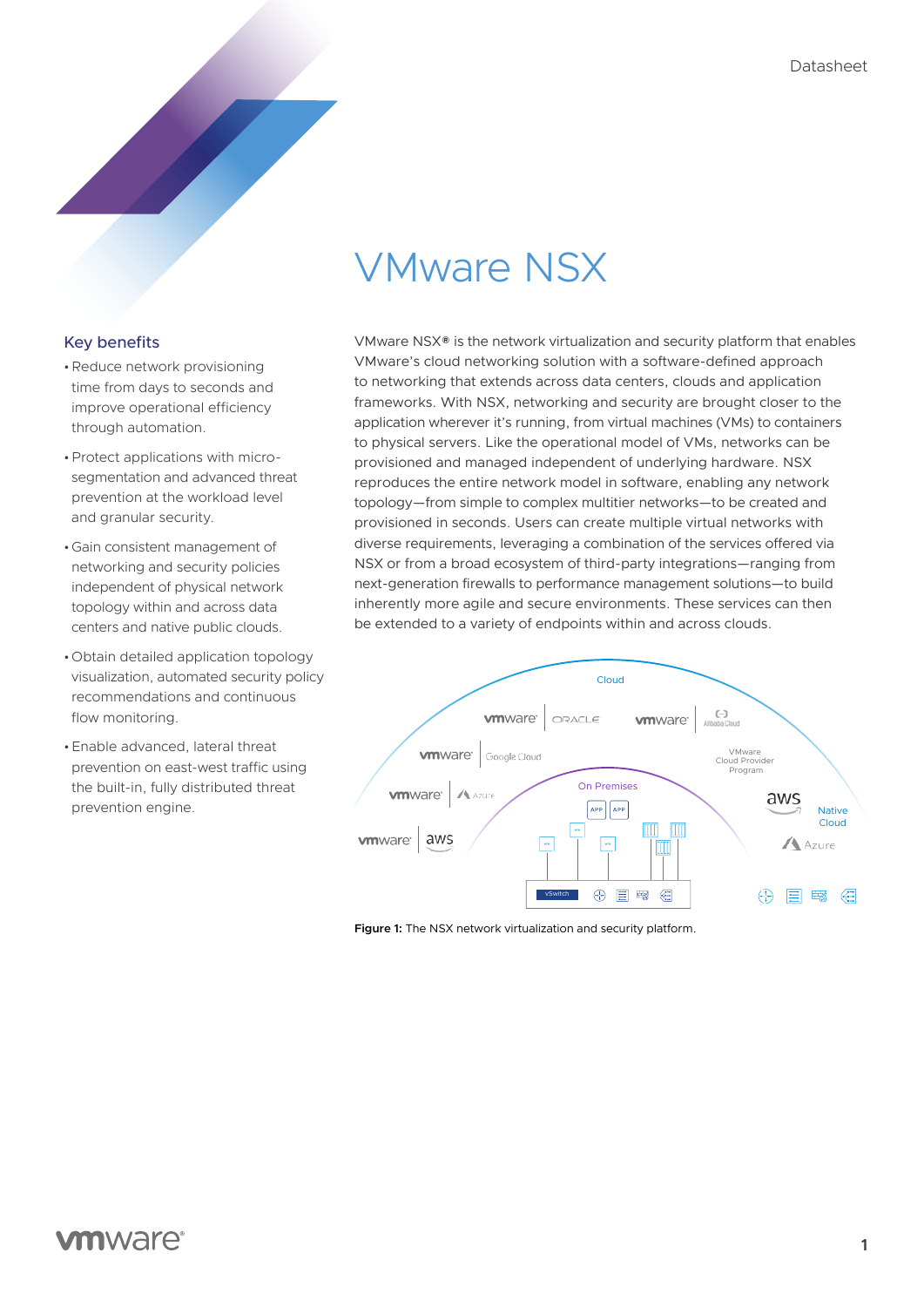# Networking in software

VMware NSX delivers a completely new operational model for networking defined in software, forming the foundation of the software-defined data center (SDDC) and extending to a cloud network. Data center operators can now achieve levels of agility, security and economics that were previously unreachable when the data center network was tied solely to physical hardware components. NSX provides a complete set of logical networking and security capabilities and services, including logical switching, routing, firewalling, load balancing, virtual private network (VPN), quality of service (QoS), and monitoring. These services are provisioned in virtual networks through any cloud management platform leveraging NSX APIs. Virtual networks are deployed non-disruptively over any existing networking hardware and can extend across data centers, public and private clouds, container platforms, and physical servers.

| <b>Key features</b>                              |                                                                                                                                                                                                                                                                                                                                                                                                                                                                                                          |
|--------------------------------------------------|----------------------------------------------------------------------------------------------------------------------------------------------------------------------------------------------------------------------------------------------------------------------------------------------------------------------------------------------------------------------------------------------------------------------------------------------------------------------------------------------------------|
| Switching                                        | Enable logical Layer 2 overlay extensions across a routed (Layer 3)<br>fabric within and across data center boundaries.                                                                                                                                                                                                                                                                                                                                                                                  |
| Routing                                          | Dynamic routing between virtual networks that is performed<br>in a distributed manner in the hypervisor kernel, and scale-out<br>routing with active-active failover with physical routers. Static<br>routing and dynamic routing protocols are supported, including<br>support for IPv6.                                                                                                                                                                                                                |
| Load<br>balancing <sup>1</sup>                   | VMware NSX Advanced Load Balancer™ provides enterprise-<br>grade multi-cloud load balancing, global server load balancing<br>(GSLB), application security and web application firewall,<br>application analytics and container ingress services from the<br>data center to the cloud.                                                                                                                                                                                                                    |
| Virtual<br>routing<br>and<br>forwarding<br>(VRF) | Complete data plane isolation among tenants with a separate<br>routing table, network address translation (NAT), and edge firewall<br>support in each VRF on the NSX Tier-0 gateway.                                                                                                                                                                                                                                                                                                                     |
| Distributed<br>firewall                          | Stateful firewalling of Layer 2 up to Layer 7 (including app)<br>identification, user identification, and distributed FQDN<br>allowlisting) is embedded in the hypervisor kernel, and<br>distributed across the entire environment with centralized policy<br>and management. In addition, the NSX Distributed Firewall™<br>integrates directly into cloud native platforms such as Kubernetes<br>and Pivotal Cloud Foundry, native public clouds such as<br>AWS and Azure, as well as physical servers. |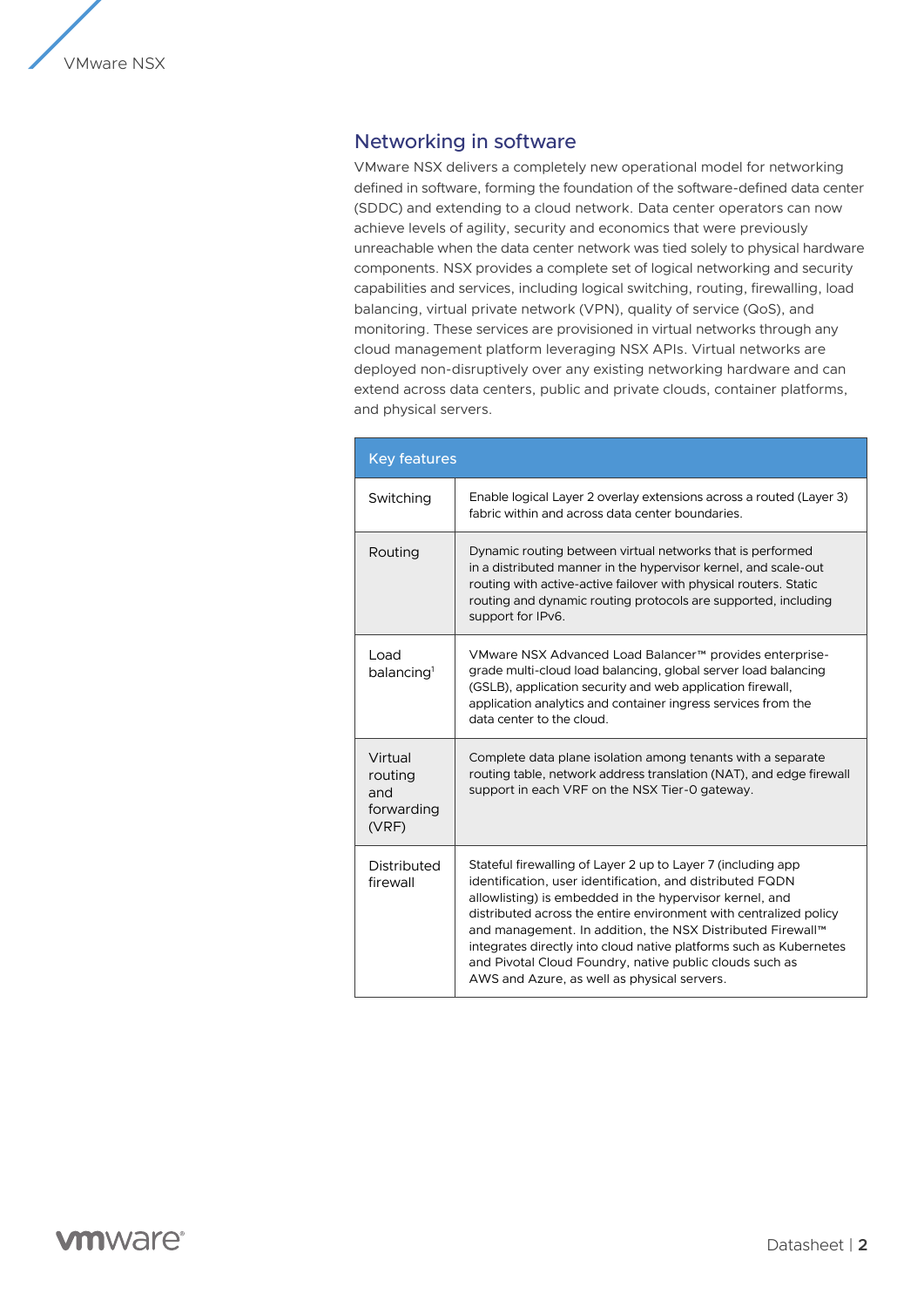

| <b>Key features</b>                                                                           |                                                                                                                                                                                                                                                                                                                                                                                                                                                                                                                                                                              |
|-----------------------------------------------------------------------------------------------|------------------------------------------------------------------------------------------------------------------------------------------------------------------------------------------------------------------------------------------------------------------------------------------------------------------------------------------------------------------------------------------------------------------------------------------------------------------------------------------------------------------------------------------------------------------------------|
| Context-<br>aware micro-<br>segmentation                                                      | Security groups and policies can be dynamically created and<br>automatically updated based on attributes—beyond just IP<br>addresses, ports and protocols-to include elements such as<br>machine name and tags, operating system type and Layer 7<br>application information to enable adaptive micro-segmentation<br>policy. Policies based on identity information from Active<br>Directory and other sources enable user-level security down<br>to the individual user session level in remote desktop services<br>and virtual desktop infrastructure (VDI) environments. |
| VMware NSX<br>Intelligence™                                                                   | Get automated security policy recommendations and<br>continuous monitoring and visualization of every network<br>traffic flow for enhanced visibility, enabling a highly and easily<br>auditable security posture. As part of the same UI as VMware<br>NSX, NSX Intelligence provides a single pane of glass for<br>network and security teams.                                                                                                                                                                                                                              |
| NSX gateway                                                                                   | Support for bridging between VLANs configured on the<br>physical network and NSX overlay networks, for seamless<br>connectivity between virtual and physical workloads.                                                                                                                                                                                                                                                                                                                                                                                                      |
| Gateway<br>firewall                                                                           | A full-featured, enterprise-grade network firewall provides<br>protection using a full stateful L4-L7 firewall. This includes L7<br>application identification, user identification, NAT, and the like.                                                                                                                                                                                                                                                                                                                                                                      |
| <b>VPN</b>                                                                                    | Site-to-site and unmanaged VPN for cloud gateway services.                                                                                                                                                                                                                                                                                                                                                                                                                                                                                                                   |
| <b>NSX</b><br>distributed<br>and gateway<br>advanced<br>security<br>capabilities <sup>2</sup> | Several advanced security capabilities are available for<br>NSX with security add-ons. These include:<br>• Distributed security:<br>- Distributed intrusion detection and prevention systems<br>(IDPS)<br>- Distributed malware prevention<br>- Distributed network traffic analysis (NTA)<br>- Network detection and response<br>• Gateway security - URL filtering based on web categories<br>and reputation<br>• Malware detection                                                                                                                                        |
| Federation                                                                                    | Centralized policy configuration and enforcement across<br>multiple locations from a single pane of glass, enabling<br>network-wide consistent policy, operational simplicity,<br>and simplified disaster recovery architecture.                                                                                                                                                                                                                                                                                                                                             |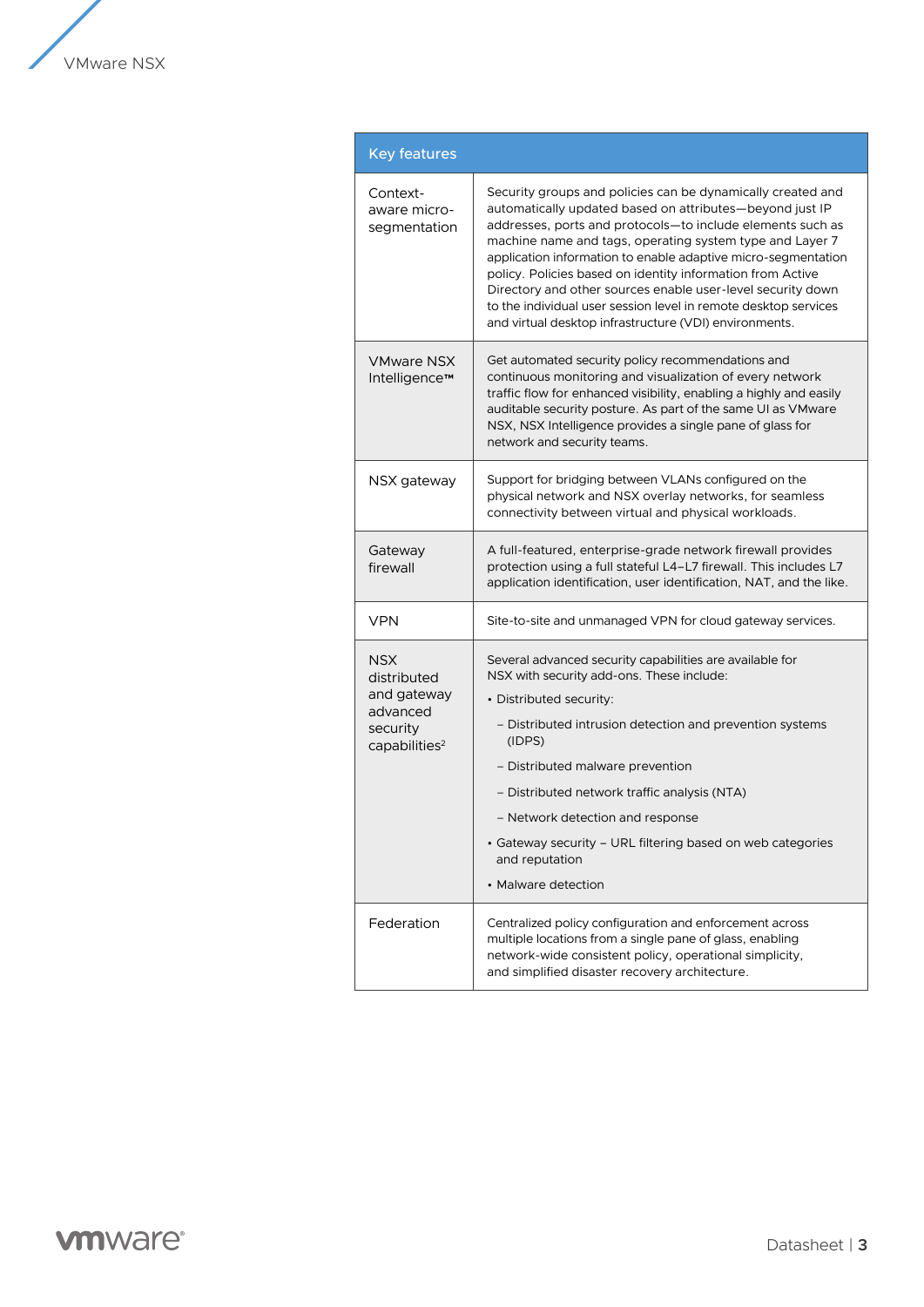

| <b>Key features</b>                       |                                                                                                                                                                                                                                                                                                                                                                            |
|-------------------------------------------|----------------------------------------------------------------------------------------------------------------------------------------------------------------------------------------------------------------------------------------------------------------------------------------------------------------------------------------------------------------------------|
| Multi-cloud<br>networking<br>and security | Enable consistent networking and security across data center<br>sites, and across private and public cloud boundaries,<br>irrespective of underlying physical topology or cloud platform.                                                                                                                                                                                  |
| Container<br>networking<br>and security   | VMware NSX Container Plugin provides container networking<br>for VMware Tanzu® Kubernetes Grid™, VMware Tanzu<br>Application Service™, VMware vSphere® with Tanzu, Red Hat<br>OpenShift, and upstream Kubernetes.                                                                                                                                                          |
|                                           | VMware Container Networking™ with Antrea™ provides<br>in-cluster networking and Kubernetes network policy with<br>commercial support and signed binaries. Integration with<br>NSX provides multi-cluster network policy management<br>and centralized connectivity troubleshooting via traceflow<br>through the NSX management plane.                                      |
| <b>NSX API</b>                            | RESTful API based on JSON for integration with cloud<br>management platforms, DevOps automation tools and<br>custom automation.                                                                                                                                                                                                                                            |
| Operations                                | Native operations capabilities such as central CLI, traceflow,<br>overlay logical SPAN and IPFIX to troubleshoot and proactively<br>monitor the virtual network infrastructure. Integration with tools<br>such as VMware vRealize® Log Insight™ for highly scalable log<br>management, and VMware vRealize Network Insight™<br>for advanced analytics and troubleshooting. |
| Automation<br>and cloud<br>management     | Native integration with VMware vRealize Automation™/<br>vRealize Automation Cloud™ and more. Fully supported<br>Ansible modules, fully supported Terraform provider<br>and PowerShell integration.                                                                                                                                                                         |
| Third-party<br>partner<br>integration     | Support for management, control plane, and data plane<br>integration with third-party partners in a wide variety<br>of categories such as next-generation firewall, intrusion<br>detection system/intrusion prevention system (IDS/IPS),<br>agentless antivirus, switching, operations and visibility,<br>advanced security, and more.                                     |

# **vmware**®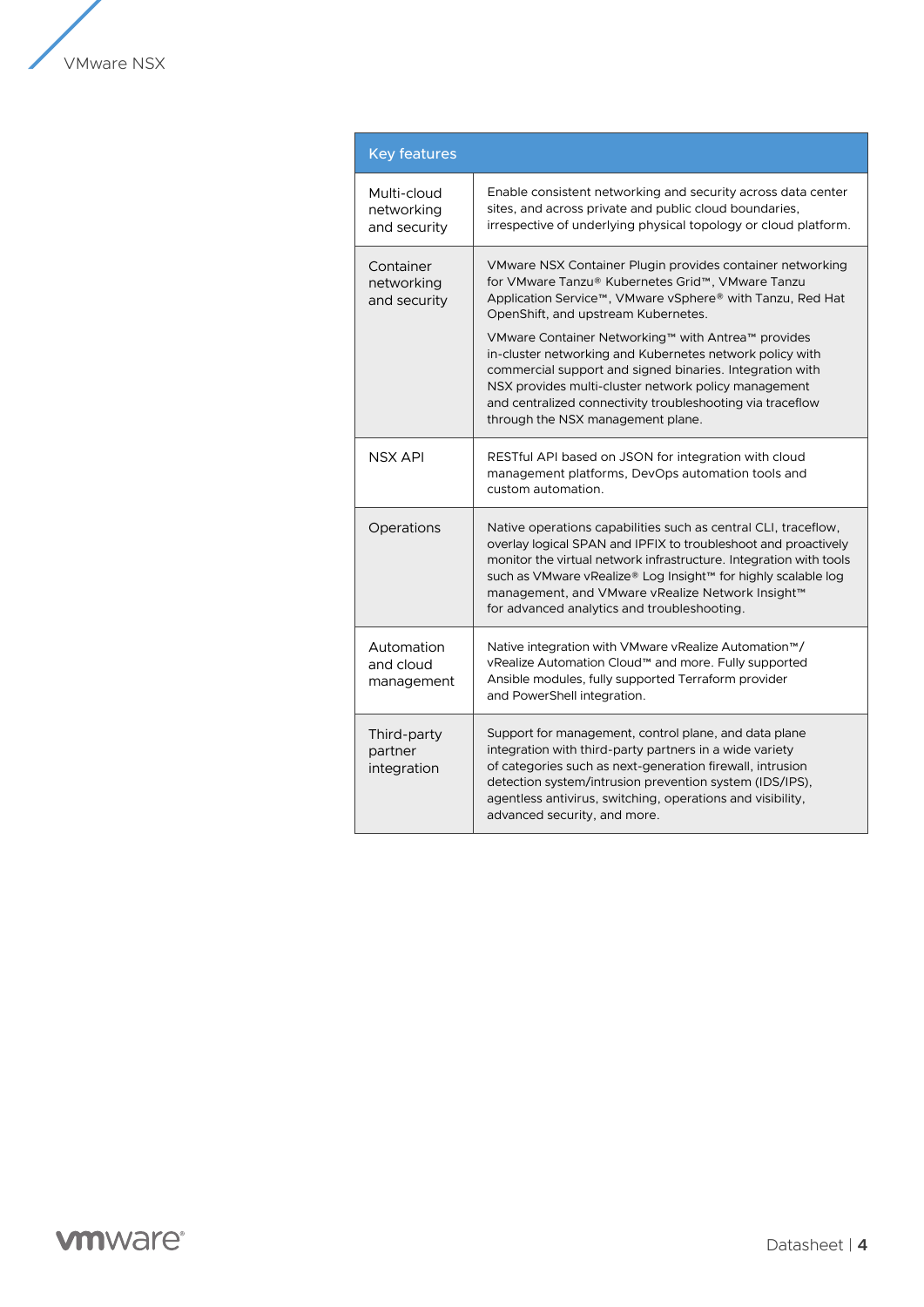

# Use cases

#### Security

NSX makes operationalizing Zero Trust security for applications attainable and efficient in private and public cloud environments. Whether the goal is to lock down critical applications, create a logical demilitarized zone (DMZ) in software or reduce the attack surface of a virtual desktop environment, NSX enables micro-segmentation to define and enforce network security policy at the individual workload level.

#### Multi-cloud networking

NSX delivers a network virtualization solution that brings networking and security consistently across heterogeneous sites to streamline multi-cloud operations. As a result, NSX enables multi-cloud use cases ranging from seamless data center extension to multi–data center pooling to rapid workload mobility.

#### Automation

By virtualizing networking and security services, NSX enables faster provisioning and deployment of full-stack applications by removing the bottleneck of manually managed networking and security services and policies. NSX natively integrates with cloud management platforms and other automation tools, such as vRealize Automation/vRealize Automation Cloud, Terraform, Ansible and more, to empower developers and IT teams to provision, deploy and manage apps at the speed business demands.

#### Networking and security for cloud native apps

NSX provides integrated, full-stack networking and security for containerized applications and microservices, delivering granular policy on a per-container basis as new applications are developed. This enables native containerto-container L3 networking, micro-segmentation for microservices, and end-to-end visibility of networking and security policy across traditional and new applications.

# VMware NSX editions

#### Professional

For organizations that need agile and automated networking plus microsegmentation, and may have public cloud endpoints.

#### Advanced

For organizations that need Professional edition capabilities plus advanced networking and security services and integration with a broad ecosystem, and may have multiple sites.

#### Enterprise Plus

For organizations that need the most advanced capabilities NSX has to offer plus network operations with vRealize Network Insight, hybrid cloud mobility with VMware HCX®, and traffic flow visibility and security operations with NSX Intelligence.

**vm**ware<sup>®</sup>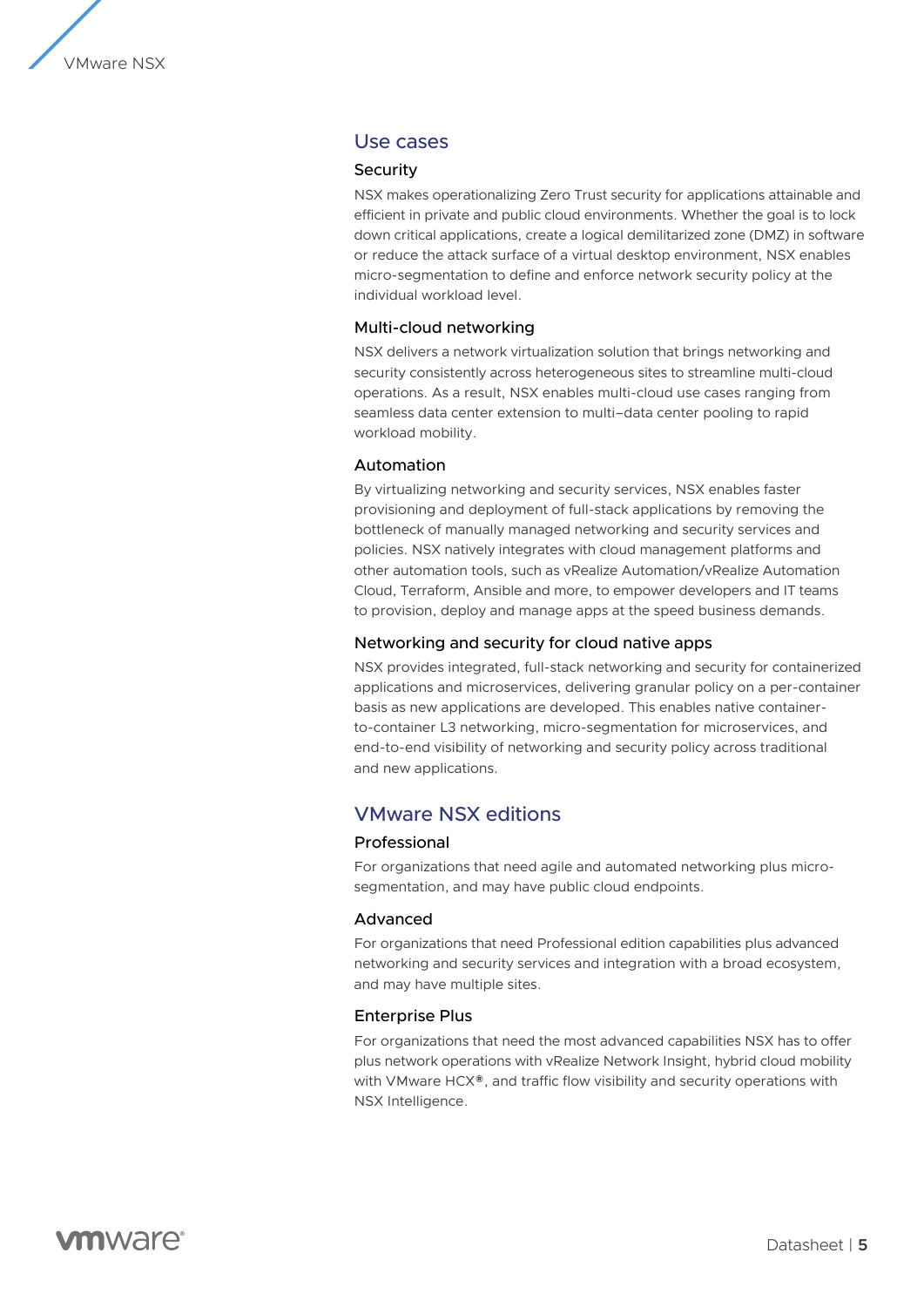# Remote Office Branch Office (ROBO)

For organizations that need to virtualize networking and security for applications in the remote office or branch office.

|                                                                                                       | Professional                                                                                                                                                       | Advanced | Enterprise<br><b>Plus</b> | <b>ROBO</b> |  |
|-------------------------------------------------------------------------------------------------------|--------------------------------------------------------------------------------------------------------------------------------------------------------------------|----------|---------------------------|-------------|--|
| Networking <sup>3</sup>                                                                               |                                                                                                                                                                    |          |                           |             |  |
| Distributed switching<br>and routing                                                                  |                                                                                                                                                                    |          |                           | $\cdot^4$   |  |
| Software L2 bridging to<br>physical environments                                                      |                                                                                                                                                                    |          |                           |             |  |
| Dynamic routing with<br>ECMP (active-active)                                                          |                                                                                                                                                                    |          |                           |             |  |
| IPv6 with static<br>routing and static<br><b>IPv6</b> allocation                                      |                                                                                                                                                                    |          |                           |             |  |
| IPv6 with dynamic<br>routing, dynamic IPv6<br>allocation and services                                 |                                                                                                                                                                    |          |                           |             |  |
| VRF (Tier-0<br>gateway VRFs)                                                                          |                                                                                                                                                                    |          |                           |             |  |
| Ethernet VPN (EVPN)                                                                                   |                                                                                                                                                                    |          |                           |             |  |
| Distributed security                                                                                  |                                                                                                                                                                    |          |                           |             |  |
| Distributed firewalling<br>for VMs and workloads<br>running on physical<br>servers                    |                                                                                                                                                                    |          |                           |             |  |
| Context-aware<br>micro-segmentation<br>(L7 application<br>identification, RDSH,<br>protocol analyzer) |                                                                                                                                                                    |          |                           |             |  |
| <b>Distributed FQDN</b><br>allowlisting                                                               |                                                                                                                                                                    |          |                           |             |  |
| Distributed advanced<br>security capabilities                                                         | Additional distributed security capabilities are available<br>with NSX security add-on licenses. Please refer to the<br><b>NSX Distributed Firewall datasheet.</b> |          |                           |             |  |
| Gateway security                                                                                      |                                                                                                                                                                    |          |                           |             |  |
| NSX Gateway Firewall™<br>(stateful)                                                                   |                                                                                                                                                                    |          |                           |             |  |
| NSX gateway NAT                                                                                       |                                                                                                                                                                    |          |                           |             |  |
| VPN (L2 and L3)                                                                                       |                                                                                                                                                                    |          |                           |             |  |
| Gateway advanced<br>security capabilities                                                             | Additional gateway security capabilities are available<br>with NSX security add-on licenses. Please refer to the<br>NSX security datasheet.                        |          |                           |             |  |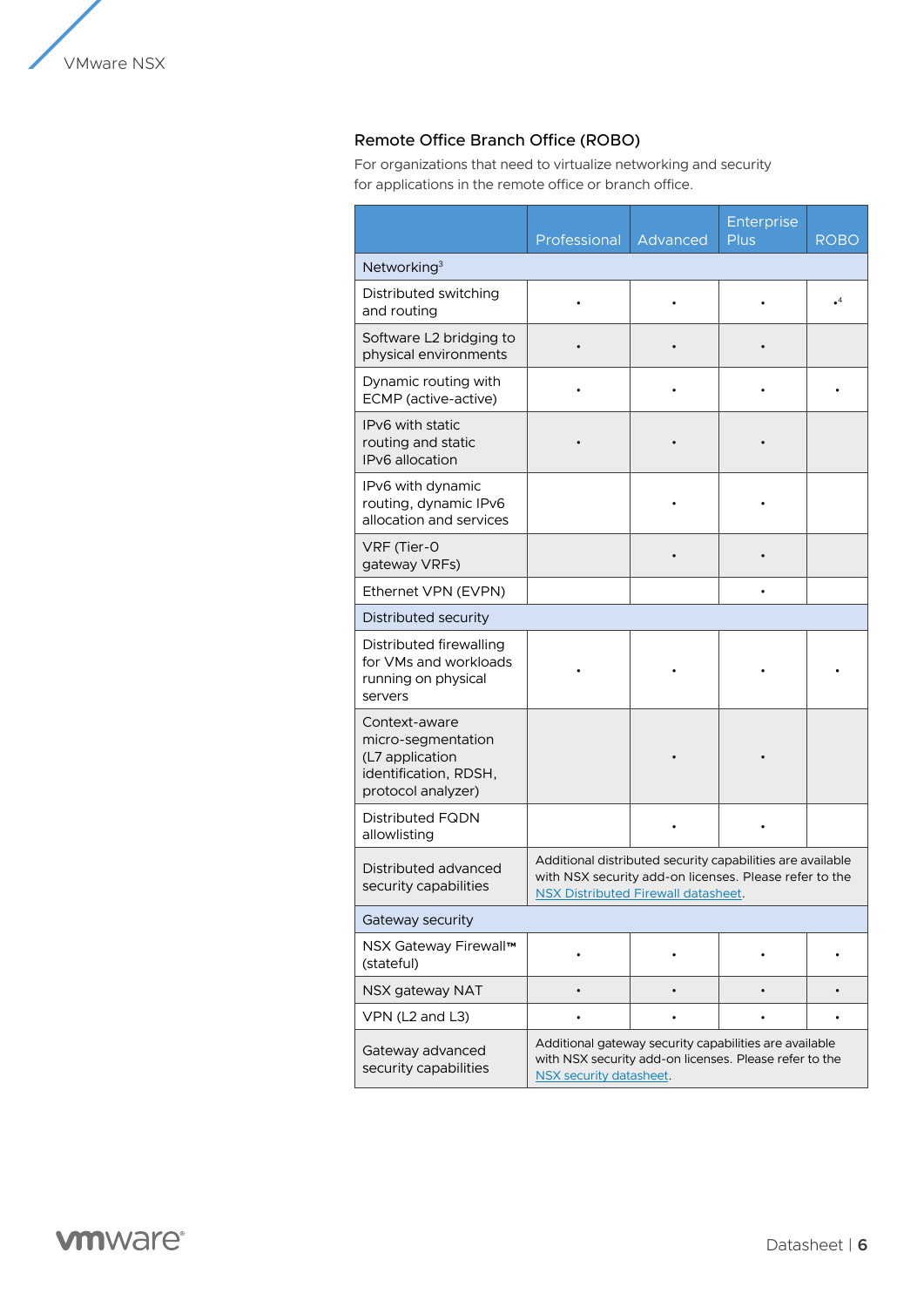

#### Additional resources

[VMware NSX Distributed](https://www.vmware.com/content/dam/digitalmarketing/vmware/en/pdf/docs/vmw-nsx-distributed-firewall.pdf) [Firewall datasheet](https://www.vmware.com/content/dam/digitalmarketing/vmware/en/pdf/docs/vmw-nsx-distributed-firewall.pdf)

[VMware Container Networking](https://www.vmware.com/content/dam/digitalmarketing/vmware/en/pdf/products/vmware-container-networking-antrea-datasheet.pdf) [with Antrea datasheet](https://www.vmware.com/content/dam/digitalmarketing/vmware/en/pdf/products/vmware-container-networking-antrea-datasheet.pdf)

|                                                                                                                                                     | Professional | Advanced | Enterprise<br>Plus | <b>ROBO</b> |
|-----------------------------------------------------------------------------------------------------------------------------------------------------|--------------|----------|--------------------|-------------|
| Modern apps                                                                                                                                         |              |          |                    |             |
| Container networking<br>and security                                                                                                                |              | ٠        | ٠                  |             |
| Multisite                                                                                                                                           |              |          |                    |             |
| Multi-vCenter®<br>networking and security                                                                                                           |              |          |                    |             |
| Federation                                                                                                                                          |              |          | $\bullet$          |             |
| Operations                                                                                                                                          |              |          |                    |             |
| Policy API, central<br>CLI, traceflow, overlay<br>logical SPAN and IPFIX                                                                            |              |          |                    |             |
| Integrations                                                                                                                                        |              |          |                    |             |
| Integration with NSX<br>Cloud™ <sup>5</sup> for AWS and<br>Azure support                                                                            |              |          |                    |             |
| Integration with cloud<br>management platforms <sup>6</sup>                                                                                         |              |          |                    |             |
| Integration with<br>distributed firewall<br>(Active Directory,<br>VMware AirWatch®.<br>endpoint protection<br>and third-party<br>service insertion) |              |          |                    |             |